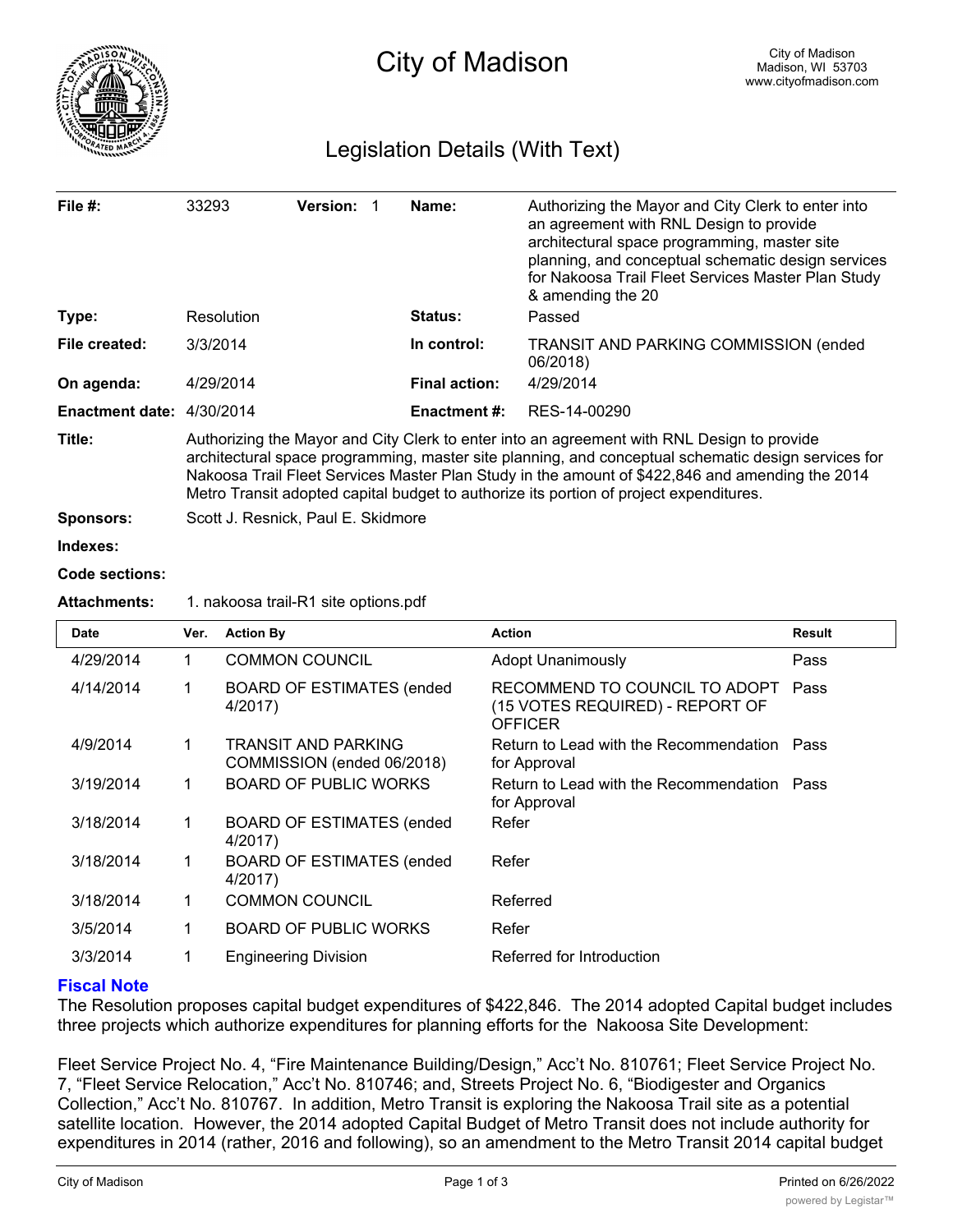#### **File #:** 33293, **Version:** 1

is required. The Resolution will establish an Account number (810803) for Metro Transit Project No. 4, "Building Expansion and Construction," and provide total funding of \$82,473 comprised of \$16,495 in General Obligation borrowing and \$65,978 in Federal Grant funds.

The total expenditure detail is as follows:

Fleet Service Relocation Fund No. IM01-58011-810746, \$273,833 Fire Maintenance Building Design Fund No. IM01-58011-810761 \$37,340 Metro Transit ET01-58015-810803 , \$82,473 Streets CB63-58015-810767, \$29,200 Total Expenditures: \$422,846

## **Title**

Authorizing the Mayor and City Clerk to enter into an agreement with RNL Design to provide architectural space programming, master site planning, and conceptual schematic design services for Nakoosa Trail Fleet Services Master Plan Study in the amount of \$422,846 and amending the 2014 Metro Transit adopted capital budget to authorize its portion of project expenditures.

## **Body**

WHEREAS consistent with the Long Range Facility Report, relocation of Fleet Services from First Street along with the Radio Shop from Sayle Street to a combined use facility at Nakoosa Trail would provide for significant operational efficiencies; and,

WHEREAS the current Fire Maintenance Building located on East Washington Avenue is extremely small for the size and weight of the vehicles being serviced at the property, fire engines and ladder trucks are challenging to maneuver into the building because of their size, height limitations within the existing building make raising the truck cab difficult, safety is of utmost concern, a combined use facility at Nakoosa Trail along with Fleet Services is desired to reduce travel and response times and to improve operational efficiencies; and,

WHEREAS the project is for the development and preparation of a short term and long term building improvements master plan study for City owned property located on Nakoosa Trail at Commercial Avenue; and,

WHEREAS the short term portion of the building improvements master plan study will include a new building for Fleet Services and Fire Maintenance and the Radio Shop, and identify potential uses in the existing Cub Foods building for State Fleet Services, Library Maintenance, Monona Terrace Storage, Police Evidence Storage, and similar uses; and,

WHEREAS the long term portion of the building improvements master plan study will include a new building for Fleet Services/Fire Maintenance/Radio Shop and will explore potential additional uses of the remaining site areas for a Streets anaerobic digester (biodigester) facility or a Metro Transit satellite building; and,

WHEREAS the master plan study will include a conceptual schematic design plan for the Fleet Services building with Fire Maintenance and the Radio Shop included that will define the scale and relationship of the various components of Fleet Services that can be used in the next phase of design; and,

WHEREAS the master plan study will include space needs programming, equipment programming, preparation of various master site plan concepts, schematic design for Fleet Services, statements of the estimated cost of site and building improvements for the various site planning concepts; and,

WHEREAS the master plan study will develop estimates of lease rental rates necessary to recover capital costs and to support operation and maintenance of the existing Cub Foods building and provide comparisons of those estimated rates to similar market rates in the Madison metropolitan area; and,